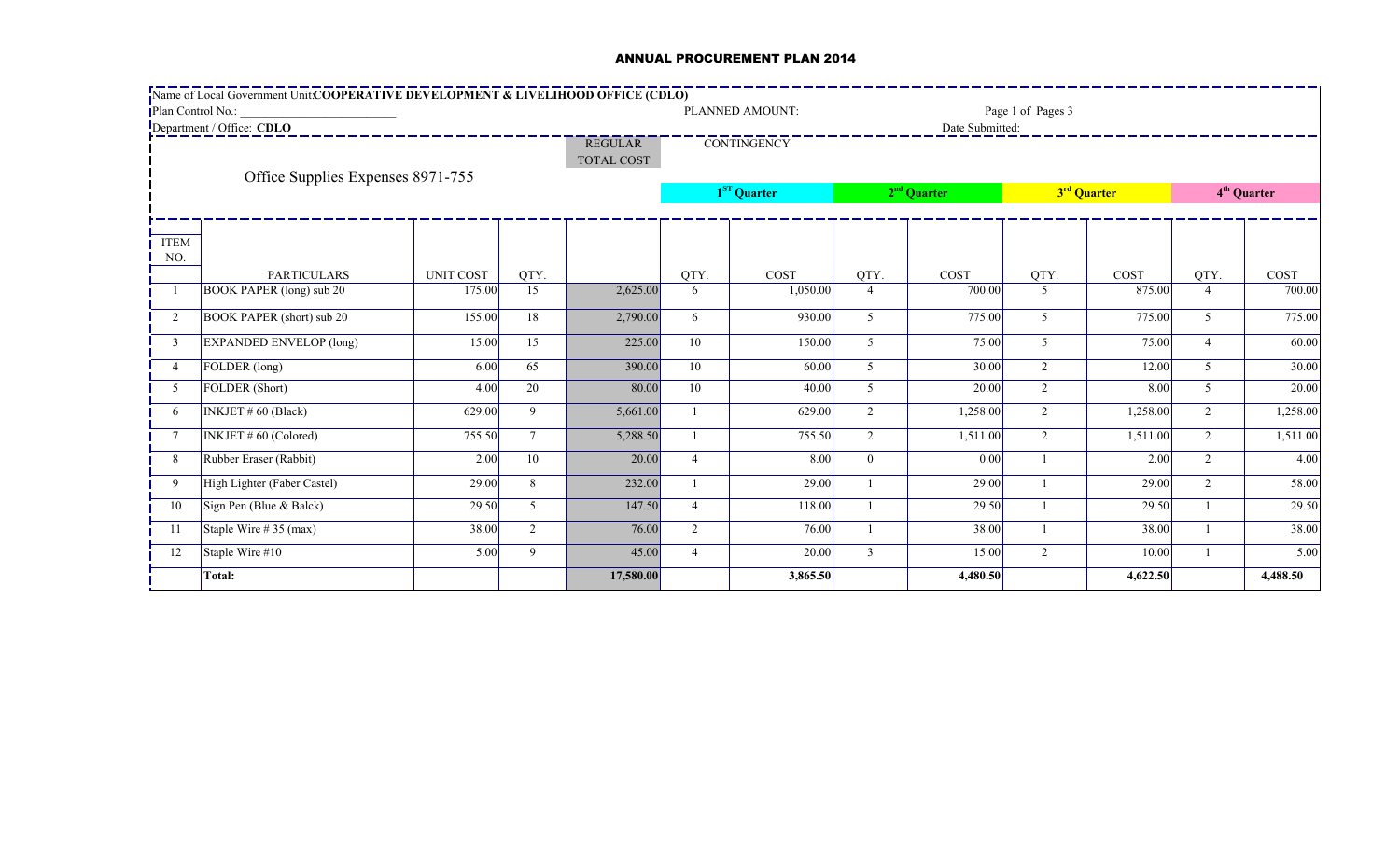## ANNUAL PROCUREMENT PLAN 2014

|                                   | Name of Local Government Unit: COOPERATIVE DEVELOPMENT & LIVELIHOOD OFFICE (CDLO) |                                     |                |                    |                |                 |                        |                 |                         |               |                         |                |  |
|-----------------------------------|-----------------------------------------------------------------------------------|-------------------------------------|----------------|--------------------|----------------|-----------------|------------------------|-----------------|-------------------------|---------------|-------------------------|----------------|--|
| Plan Control No.:                 |                                                                                   |                                     |                |                    |                | PLANNED AMOUNT: | Page 2 of Pages 3      |                 |                         |               |                         |                |  |
|                                   | Department / Office: CDLO                                                         |                                     |                |                    |                |                 |                        | Date Submitted: |                         |               |                         |                |  |
|                                   |                                                                                   | <b>REGULAR</b><br><b>TOTAL COST</b> |                | <b>CONTINGENCY</b> |                |                 |                        |                 |                         |               |                         |                |  |
| Office Supplies Expenses 8971-755 |                                                                                   |                                     |                |                    | $1ST$ Quarter  |                 | $2nd$ Quarter          |                 | 3 <sup>rd</sup> Quarter |               | 4 <sup>th</sup> Quarter |                |  |
| NO.                               |                                                                                   |                                     |                |                    |                |                 |                        |                 |                         |               |                         |                |  |
| 13                                | <b>PARTICULARS</b><br>Specialty Paper (Long)                                      | <b>UNIT COST</b><br>29.50           | QTY.<br>17     | 501.50             | QTY.<br>9      | COST<br>265.50  | QTY.<br>$\overline{2}$ | COST<br>59.00   | QTY.                    | COST<br>29.50 | QTY.<br>6               | COST<br>177.00 |  |
|                                   |                                                                                   |                                     |                |                    |                |                 |                        |                 |                         |               |                         |                |  |
| 14                                | Specialty Paper (short)                                                           | 24.95                               | 18             | 449.10             | $\mathbf{Q}$   | 224.55          | $\overline{3}$         | 74.85           |                         | 24.95         | 6                       | 149.70         |  |
| 15                                | Photo Paper                                                                       | 10.50                               | 9              | 94.50              | $\mathcal{F}$  | 52.50           | $\overline{4}$         | 42.00           |                         | 10.50         | 2                       | 21.00          |  |
| 16                                | Push Pin                                                                          | 29.50                               | $\overline{4}$ | 118.00             | $\overline{2}$ | 59.00           |                        | 29.50           |                         | 29.50         | 2                       | 59.00          |  |
| 17                                | Brown Envelope (Long)                                                             | 2.00                                | 20             | 40.00              | 5 <sup>1</sup> | 10.00           | $\overline{3}$         | 6.00            | $\overline{2}$          | 4.00          | 10                      | 20.00          |  |
| 18                                | Brown Envelope (short)                                                            | 4.00                                | 20             | 80.00              | 10             | 40.00           | $\mathfrak{Z}$         | 12.00           | $\overline{2}$          | 8.00          | 10                      | 40.00          |  |
| 19                                | Paper Fasteners (Plastic)                                                         | 35.00                               | 6              | 210.00             | 5 <sup>5</sup> | 175.00          | $\overline{2}$         | 70.00           | $\overline{2}$          | 70.00         | $\overline{2}$          | 70.00          |  |
| 20                                | Sticker Paper (8.5 x 11) Assorted Colors                                          | 8.50                                | 15             | 127.50             | 5              | 42.50           | $\overline{4}$         | 34.00           | 3                       | 25.50         | $\overline{3}$          | 25.50          |  |
| 21                                | Scotch Tape (1inch)armak                                                          | 45.00                               | 3              | 135.00             |                | 45.00           | 2                      | 90.00           |                         | 45.00         |                         | 45.00          |  |
| 22                                | Isorophyl Alcohol 500 ml 70%                                                      | 59.00                               | 6              | 354.00             | $\overline{2}$ | 118.00          |                        | 59.00           | $\overline{2}$          | 118.00        |                         | 59.00          |  |
| 23                                | Air Freshener 280 ml                                                              | 93.75                               | 2              | 187.50             |                | 93.75           |                        | 93.75           |                         | 93.75         |                         | 93.75          |  |
| 24                                | Disinfectant Spray 340 gm                                                         | 196.50                              | 2              | 393.00             |                | 196.50          |                        | 196.50          | $\overline{2}$          | 393.00        |                         | 196.50         |  |
| 25                                | Titus Pen (Black and Blue)                                                        | 325.00                              | $\overline{4}$ | 1,300.00           |                | 325.00          |                        | 325.00          |                         | 325.00        |                         | 325.00         |  |
|                                   | Total                                                                             | 863.20                              |                | 3,990.10           |                | 1,647.30        |                        | 1,091.60        |                         | 1,176.70      |                         | 1,281.45       |  |